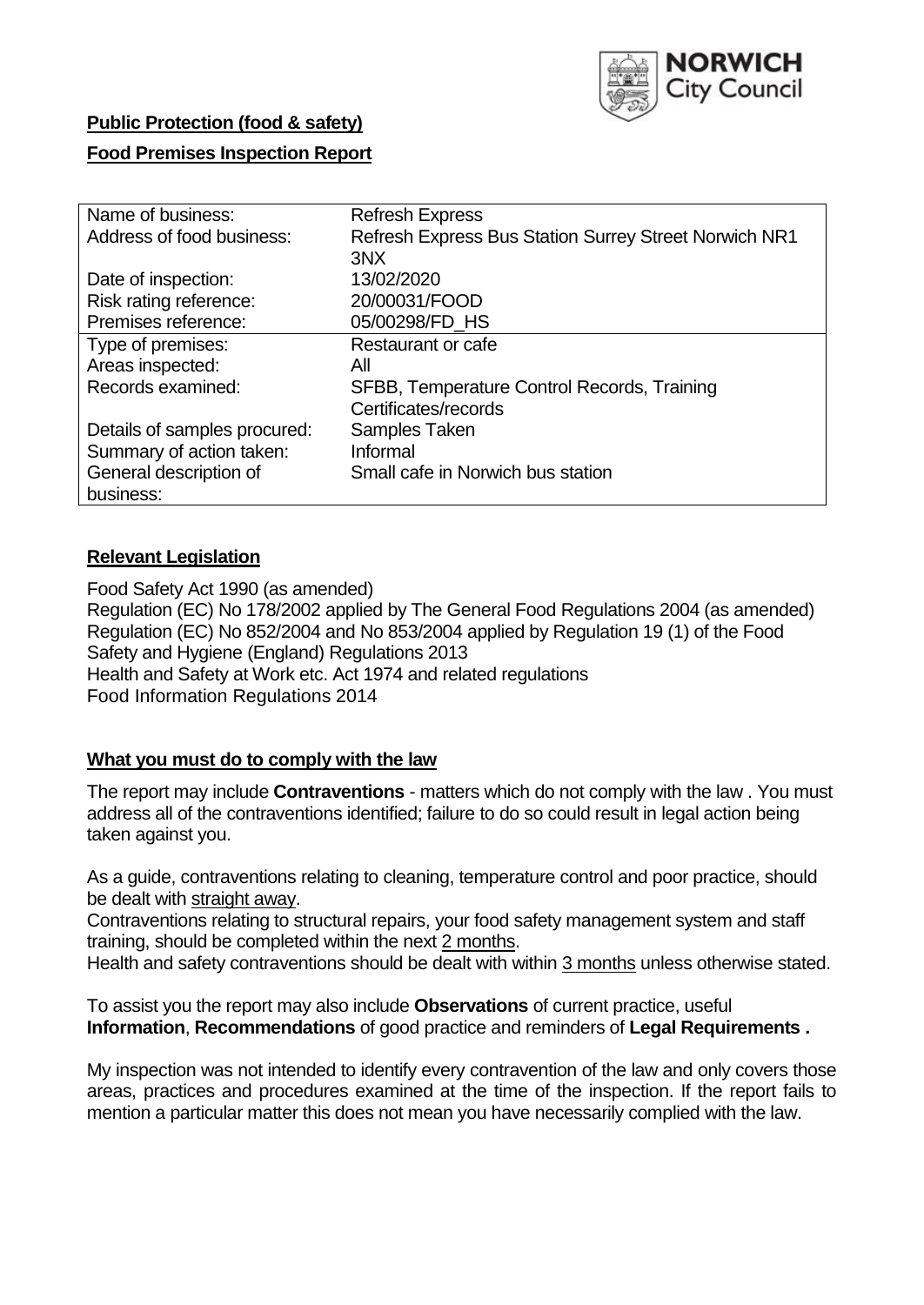# **FOOD SAFETY**

### **How we calculate your Food Hygiene Rating:**

The food safety section has been divided into the three areas which you are scored against for the hygiene rating: 1. food hygiene and safety procedures, 2. structural requirements and 3. confidence in management/control procedures. Each section begins with a summary of what was observed and the score you have been given. Details of how these scores combine to produce your overall food hygiene rating are shown in the table.

| <b>Compliance Area</b>                     |          |    |                | <b>You Score</b> |           |    |           |    |                |  |  |
|--------------------------------------------|----------|----|----------------|------------------|-----------|----|-----------|----|----------------|--|--|
| Food Hygiene and Safety                    |          |    |                | $\Omega$         | 5         | 10 | 15        | 20 | 25             |  |  |
| <b>Structure and Cleaning</b>              |          |    | $\overline{0}$ | 5                | 10        | 15 | 20        | 25 |                |  |  |
| Confidence in management & control systems |          |    | $\overline{0}$ | 5                | 10        | 15 | 20        | 30 |                |  |  |
|                                            |          |    |                |                  |           |    |           |    |                |  |  |
| <b>Your Total score</b>                    | $0 - 15$ | 20 | $25 - 30$      |                  | $35 - 40$ |    | $45 - 50$ |    | > 50           |  |  |
| Your Worst score                           | 5        | 10 | 10             |                  | 15        |    | 20        |    |                |  |  |
|                                            |          |    |                |                  |           |    |           |    |                |  |  |
| <b>Your Rating is</b>                      | 5        | 4. | 3              |                  | 2         |    |           |    | $\overline{0}$ |  |  |

Your Food Hygiene Rating is 5 - a very good standard



# **1. Food Hygiene and Safety**

Food hygiene standards are high. You demonstrated a very good standard of compliance with legal requirements. You have safe food handling practices and procedures and all the necessary control measures to prevent cross-contamination are in place. Some minor contraventions require your attention. **(Score 5)**

**Contravention** Washed chopping boards were sited on top of each other in food preparation area. Red (raw meat) and white (bakery and diary)

## **2. Structure and Cleaning**

The structure facilities and standard of cleaning and maintenance are all of a good standard and only minor repairs and/or improvements are required. Pest control and waste disposal provisions are adequate. The minor contraventions require your attention. **(Score 5)**

### Cleaning of Structure

**Observation** The kitchen had been well maintained and the standard of cleaning was good.

### **Maintenance**